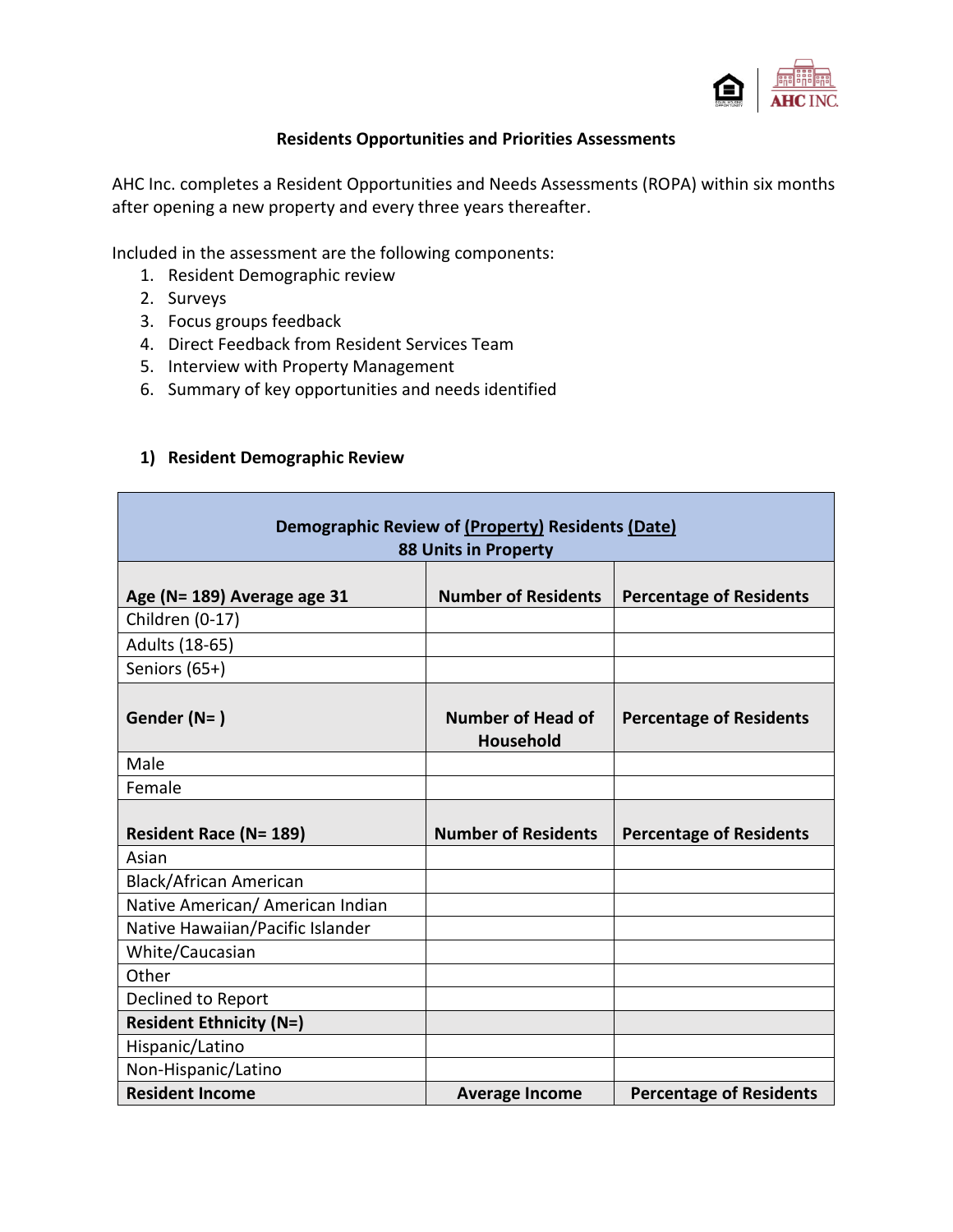

|                              |                     | N/A                      |
|------------------------------|---------------------|--------------------------|
| <b>Resident Average Stay</b> | <b>Average Days</b> | <b>Approximate years</b> |
|                              |                     |                          |

| Please tell us how much you agree or disagree with the statements below about (Property)                    |              |                |                |   |   |
|-------------------------------------------------------------------------------------------------------------|--------------|----------------|----------------|---|---|
| <b>Strongly Disagree</b><br><b>Strongly Agree</b>                                                           |              |                |                |   |   |
|                                                                                                             | $\mathbf{1}$ | $\overline{2}$ | $\overline{3}$ | 4 | 5 |
| The overall condition of the interior<br>of my home is satisfactory.                                        |              |                |                |   |   |
| The electrical service in my home<br>works well.                                                            |              |                |                |   |   |
| The stove, refrigerator and other<br>major appliances in my home work<br>well.                              |              |                |                |   |   |
| The faucets, drains and other<br>plumbing in my home work well.                                             |              |                |                |   |   |
| The floors/carpet in my home are in<br>acceptable condition.                                                |              |                |                |   |   |
| The ceiling and wall surfaces in my<br>home are in good condition with no<br>large cracks or peeling paint. |              |                |                |   |   |
| The heating system in my home works<br>well.                                                                |              |                |                |   |   |
| The cooling system in my home works<br>well.                                                                |              |                |                |   |   |
| The exterior (yard or common area)<br>around my home is maintained<br>well.                                 |              |                |                |   |   |
| My windows are in good condition<br>and working properly.                                                   |              |                |                |   |   |
| My inside and outside doors are in<br>good condition.                                                       |              |                |                |   |   |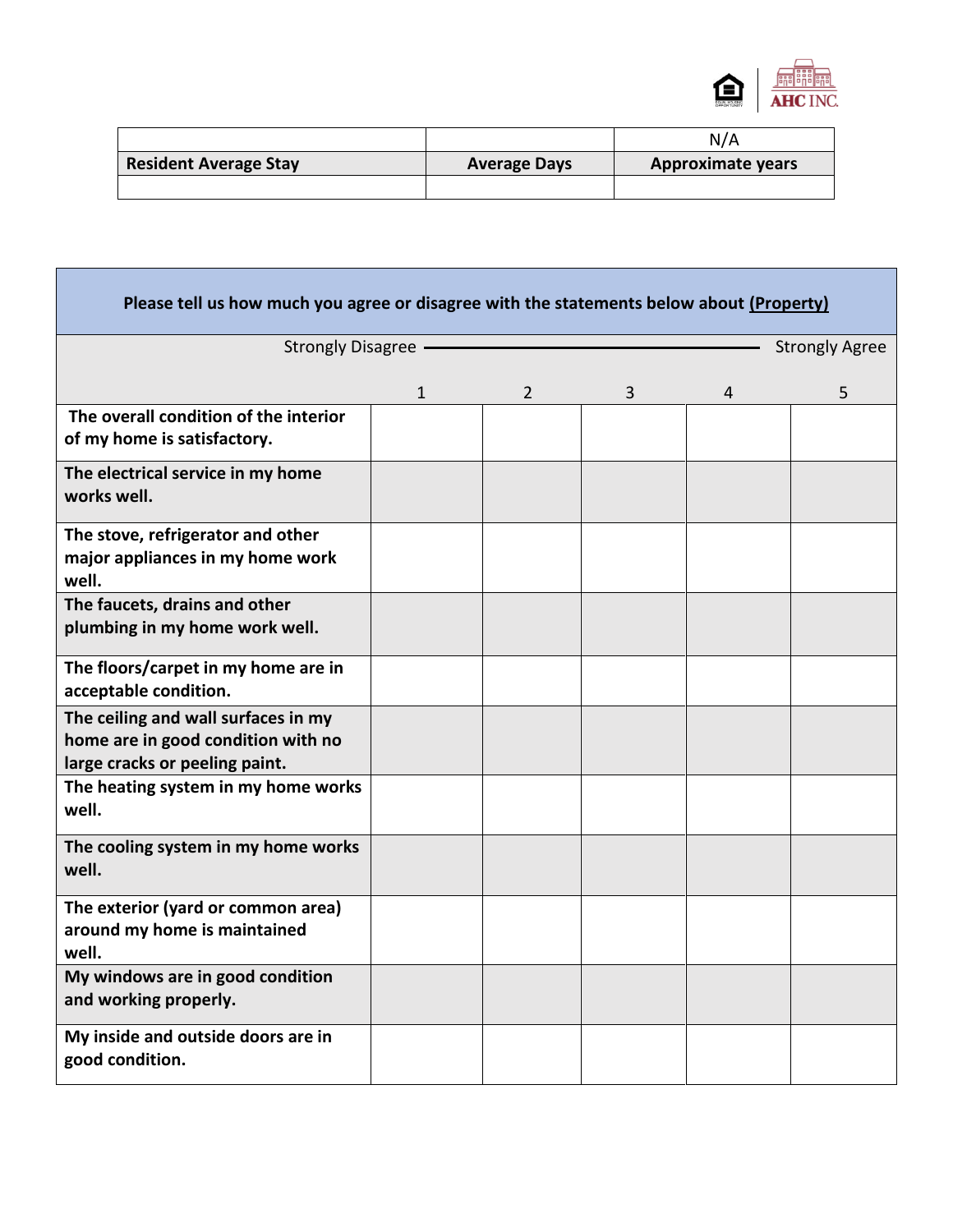

| The locks on my doors work properly.                                                                                               |  |  |  |
|------------------------------------------------------------------------------------------------------------------------------------|--|--|--|
| Community and play space in my<br>building or complex is available.                                                                |  |  |  |
| There is an effective pest control<br>system; my home and property are<br>free of rodents, insects and other<br>pests.             |  |  |  |
| The air quality in my home is good.                                                                                                |  |  |  |
| My home is free of any mold/mildew.                                                                                                |  |  |  |
| My requests for routine maintenance<br>are handled promptly and<br>thoroughly.                                                     |  |  |  |
| Property management staff responds<br>to emergencies promptly.                                                                     |  |  |  |
| I can reach and talk with property<br>management staff if I have<br>questions or concerns about my living<br>unit or the property. |  |  |  |
| The office and maintenance staff treat<br>me with dignity and respect.                                                             |  |  |  |
| I feel connected to my neighbors and<br>this community.                                                                            |  |  |  |
| This property is a good place to raise a<br>family.                                                                                |  |  |  |
| Neighbors here share information<br>about community problems or other<br>issues.                                                   |  |  |  |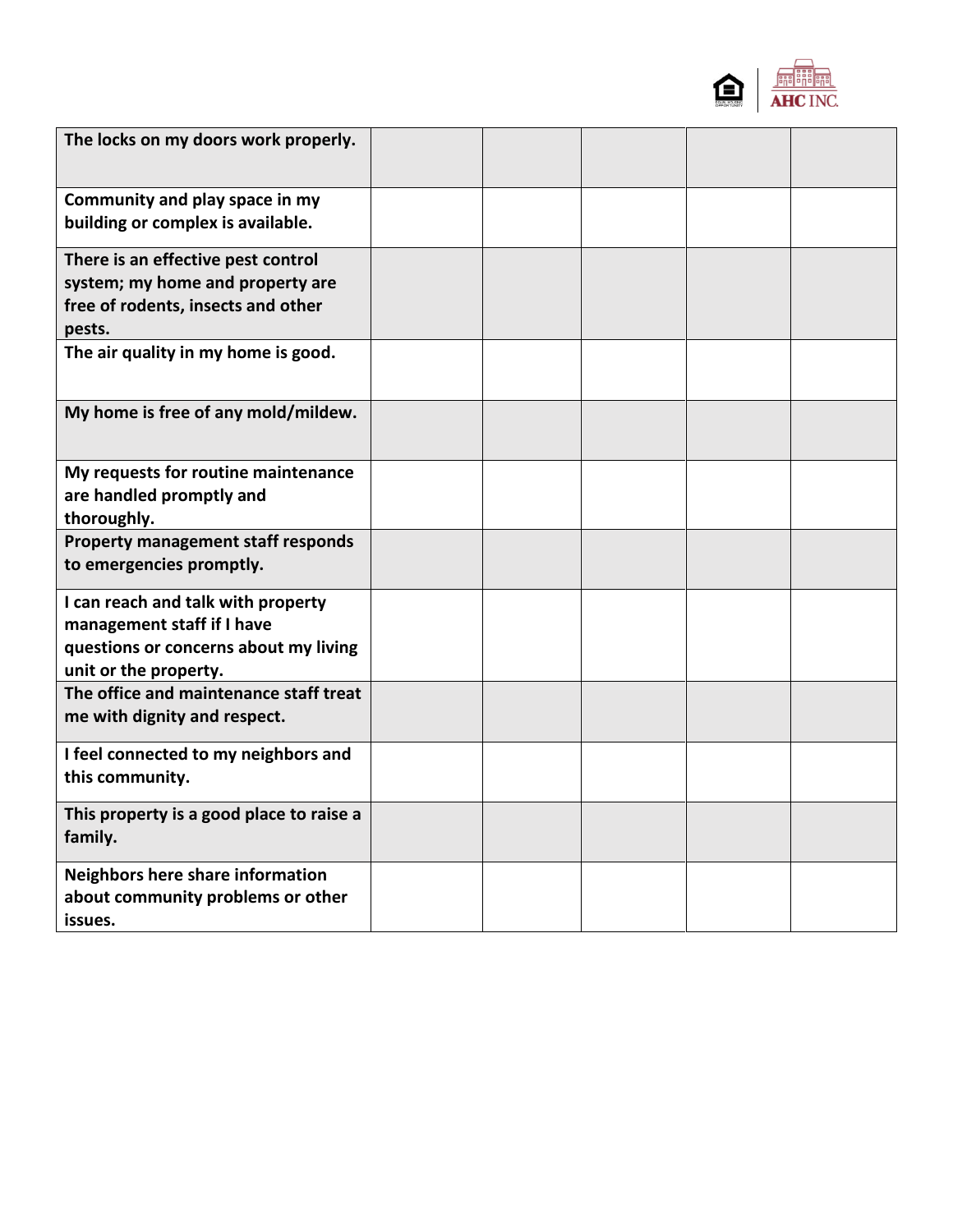

**Please list any specific things that you think should be done to improve the quality of your home or complex.**

**Please list any specific things that should be done to improve the responsiveness of property management.**

**Please provide any comments on what can be done to improve the sense of community.**

## **Workforce Development Survey**

**Q1 Are you currently employed? (You can select more than one option.)** 

**Q2 How old are you?**

**Q3 What is the highest level of education you have completed?**

**Q4&5**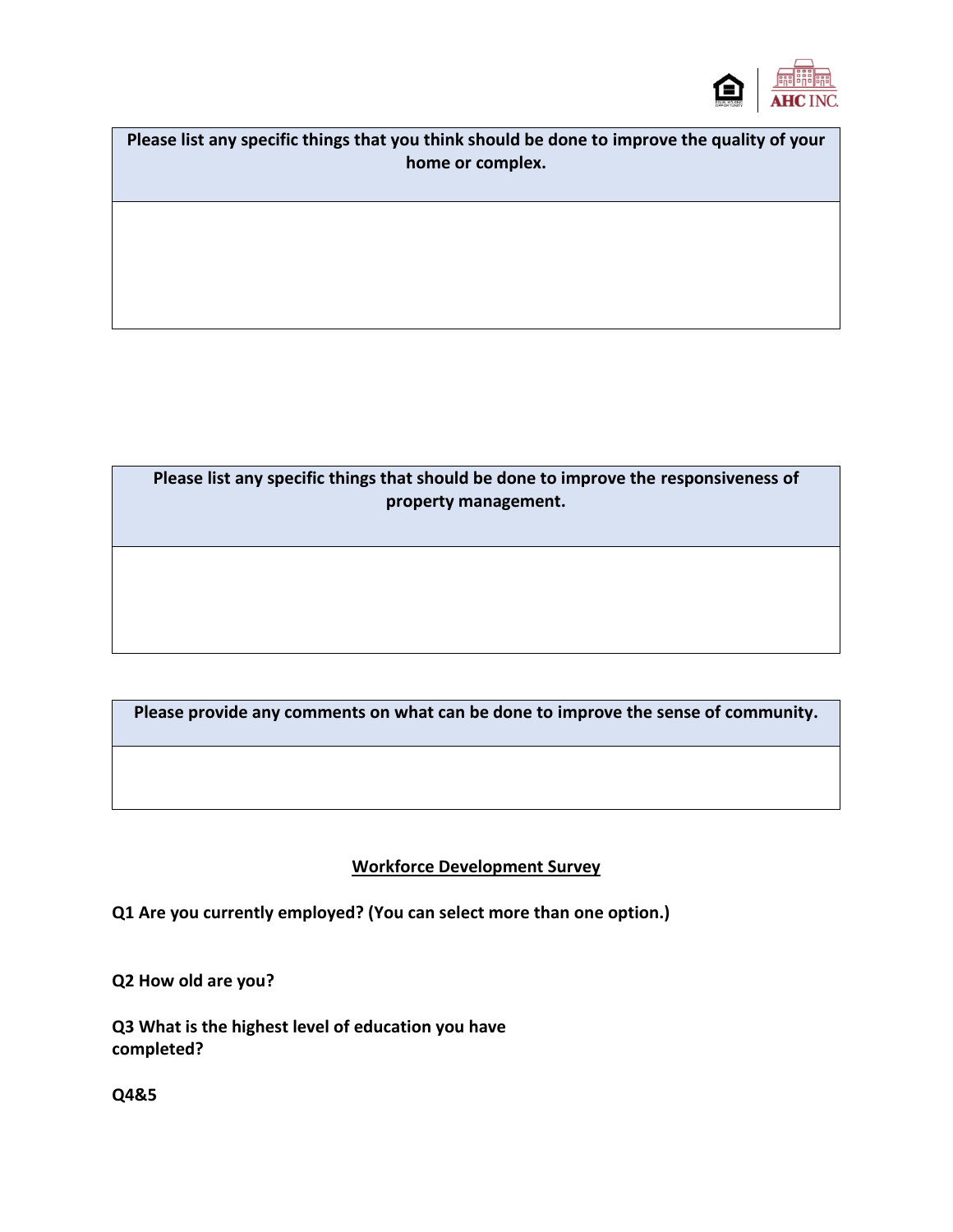

|                                                                                     | <b>Education</b> | Healthcare | Construction/<br><b>Maintenance</b> | <b>Office</b> | Auto<br><b>Maintenance</b> | <b>Technologies</b> | <b>Public</b><br>Safety | Other |
|-------------------------------------------------------------------------------------|------------------|------------|-------------------------------------|---------------|----------------------------|---------------------|-------------------------|-------|
| In what<br>field(s)<br>have you<br>previously<br>worked<br>or<br>currently<br>work? |                  |            |                                     |               |                            |                     |                         |       |
| In what<br>field do<br>you want<br>to work?                                         |                  |            |                                     |               |                            |                     |                         |       |

#### **Q6 What classes are you interested in taking?**

Interview Skills Resume Writing Personal finance and budgeting Job Fairs Job Resources-where to look for jobs Training in specific fields Other (please specify)

#### **Q7 Are you able to take virtual classes?**

Yes, I have a computer, good internet access and a quiet location. Yes, but I don't have an ideal set up. No

#### **2) Focus Group Feedback**

Three focus groups are conducted to better understand the lived experiences of target populations living in the community: families with children 17 years of age or younger, adults aged 65+, and teens ages 13-19 years old. In-person and/or virtual formats.

### **Family Focus Group –**

Invited families with children 17 years old and younger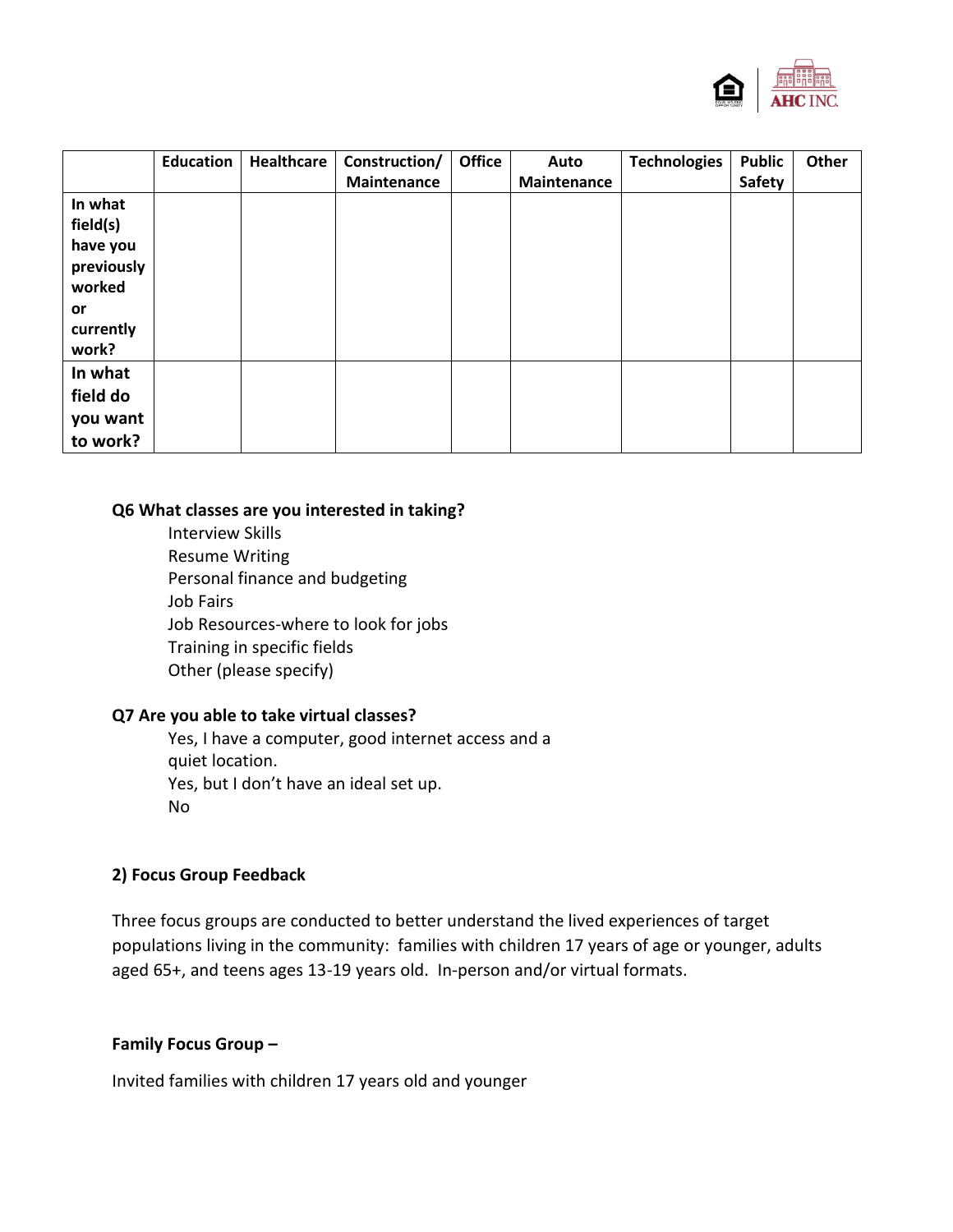

| <b>Question</b>                              | <b>Feedback</b> |
|----------------------------------------------|-----------------|
| What do you see as the greatest challenge    |                 |
| facing this community?                       |                 |
|                                              |                 |
| What programs or services do you think are   |                 |
| needed for Adults and Families?              |                 |
| What programs or services do you think are   |                 |
| needed for Children?                         |                 |
| What would need to happen for you or         |                 |
| members of your household to participate in  |                 |
| programs?                                    |                 |
| What suggestions do you have for the         |                 |
| Shelton property?                            |                 |
| Would you be willing to pay a reasonable fee |                 |
| for these services?                          |                 |
| What would need to happen for you or         |                 |
| members of your household to participate?    |                 |
|                                              |                 |

# **Senior Focus Group (Residents 60 and older) -**

| <b>Question</b>                              | <b>Feedback</b> |
|----------------------------------------------|-----------------|
| What do you see as the greatest challenge    |                 |
| facing this community?                       |                 |
|                                              |                 |
| What programs or services do you think are   |                 |
| needed?                                      |                 |
| What would need to happen for you or         |                 |
| members of your household to participate in  |                 |
| programs?                                    |                 |
| What suggestions do you have for the         |                 |
| Shelton property?                            |                 |
| Would you be willing to pay a reasonable fee |                 |
| for these services?                          |                 |
| What would need to happen for you or         |                 |
| members of your household to participate?    |                 |
|                                              |                 |